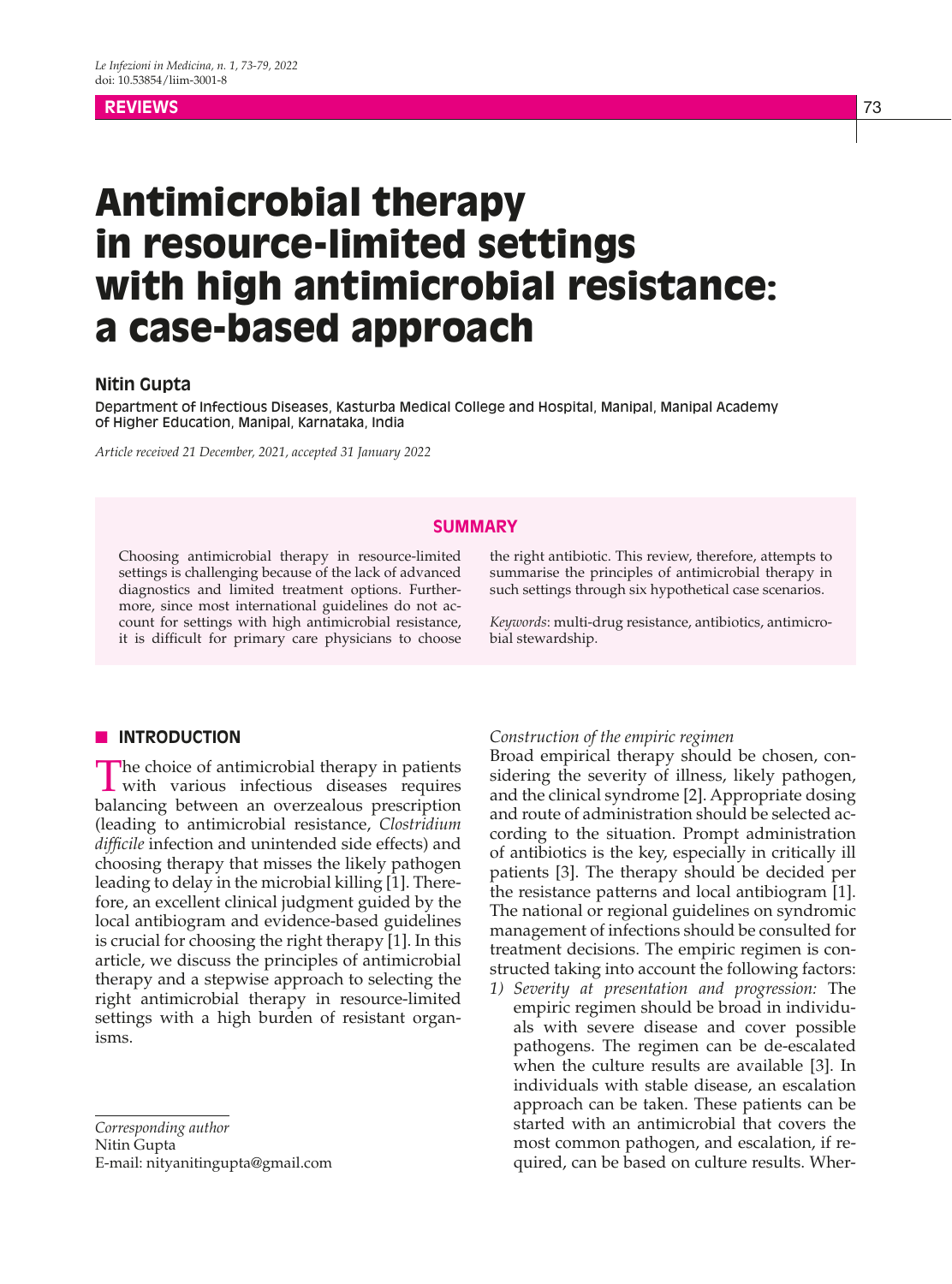ever possible, monotherapy is preferred over combination therapy [2]. The severity should guide the route of therapy. The intravenous (IV) route is preferred at the maximum recommended dosage in critically ill patients. The drug's pharmacokinetics should also be considered while administering through the IV route [1]. For example, beta-lactams have time-dependent kinetics. Therefore, after the first loading dose, the subsequent doses should be administered as an infusion over a three to four-hour period [1]. Certain antibiotics may be toxic to the liver or kidneys, and they should be avoided in the presence of pre-existing dysfunction. Other antibiotics may be eliminated via the renal or liver route and, therefore, may require dose adjustment in specific circumstances. In addition, it must be noted that patients with acute kidney injury due to sepsis may have increased non-renal modes of excretion, and these patients may require higher doses of antimicrobials [4]. The number of likely pathogens that can cause a particular syndrome may be higher and/or different in patients with immunosuppression. Also, the disease may be more complex and rapidly progressive in these patients [5]. Therefore, antibiotic choice should be guided by these considerations as well.

- *2) Community-acquired or hospital-acquired:* An infection is defined as hospital-acquired if the symptoms develop after 48 hours of hospital admission [6]. It is crucial to classify an infection into community-acquired or hospital-acquired as the likely pathogens and resistance pattern differs between the two groups. Hospital-acquired infections tend to be caused by specific drug-resistant organisms such as *Acinetobacter* spp. and *Pseudomonas* spp.
- *3) Syndromic diagnosis:* Before initiating antibiotics, it is advisable to make a syndromic diagnosis based on the clinical features and the likely anatomical source. The patients should be categorised into either of the following syndromes: Central Nervous System (CNS) infections, upper respiratory tract infection, lower respiratory tract infection, diarrhoea/dysentery, urinary tract infection, bloodstream infection, skin and soft tissue infection, intra-abdominal infection, febrile neutropenia, acute undifferentiated febrile illness, and sepsis of

unknown origin. The used antibiotic should have a good penetration to the affected site [7]. Hydrophilic antibiotics such as beta-lactams or vancomycin have lesser penetration through uninflamed meninges than lipophilic antibiotics such as rifampicin and fluoroquinolone [7]. In cases like bloodstream or CNS infections, bactericidal antibiotics (*e.g.*, betalactams, fluoroquinolones, and glycopeptides) are preferred over bacteriostatic antibiotics (tetracyclines, cotrimoxazole and macrolides) [5]. The likely etiologic pathogens based on the syndromic diagnosis should be hypothesised before deciding the choice of antibiotics.

- *4) Rapid tests:* Conventional culture-based tests are time-consuming, so early therapy is almost always empiric. Rapid tests can be used in specific scenarios to help tailor the treatment at presentation [8]. However, it should be considered that some of these rapid tests may suffer from poor sensitivity or specificity compared to conventional diagnostics.
- *5) Possibility of multi-drug resistant (MDR) organisms:* The likelihood of drug resistance in likely pathogens depends on various local epidemiological factors, including a history of antimicrobial use or stay in hospital and the presence of MDR colonisers [1]. The antibiotics should be tailored according to the possible resistance patterns. In some scenarios, empirical antibiotic therapy may not have enough coverage for the likely drug-resistant organisms. In such a case, combination therapy may enhance the range.

Based on the five principles of empirical antimicrobial therapy discussed above, a few hypothetical case scenarios are put forth (Table 1).

*Case 1*: A 60-year-old-male patient from South India presented with fever and generalised erythematous rash for four days. He was found to have tachycardia on examination, but his blood pressure was normal. His electrocardiogram (ECG) showed ST-T wave changes, and a rapid test for troponin was positive. His laboratory investigations revealed leukocytosis and elevated C-reactive protein (CRP). A rapid test for malarial antigen was negative.

*Approach*: This is a case of Acute Febrile Illness (AFI) with myocarditis. This condition is acutely progressive, but the patient is currently stable. Dengue, scrub typhus, leptospirosis and malaria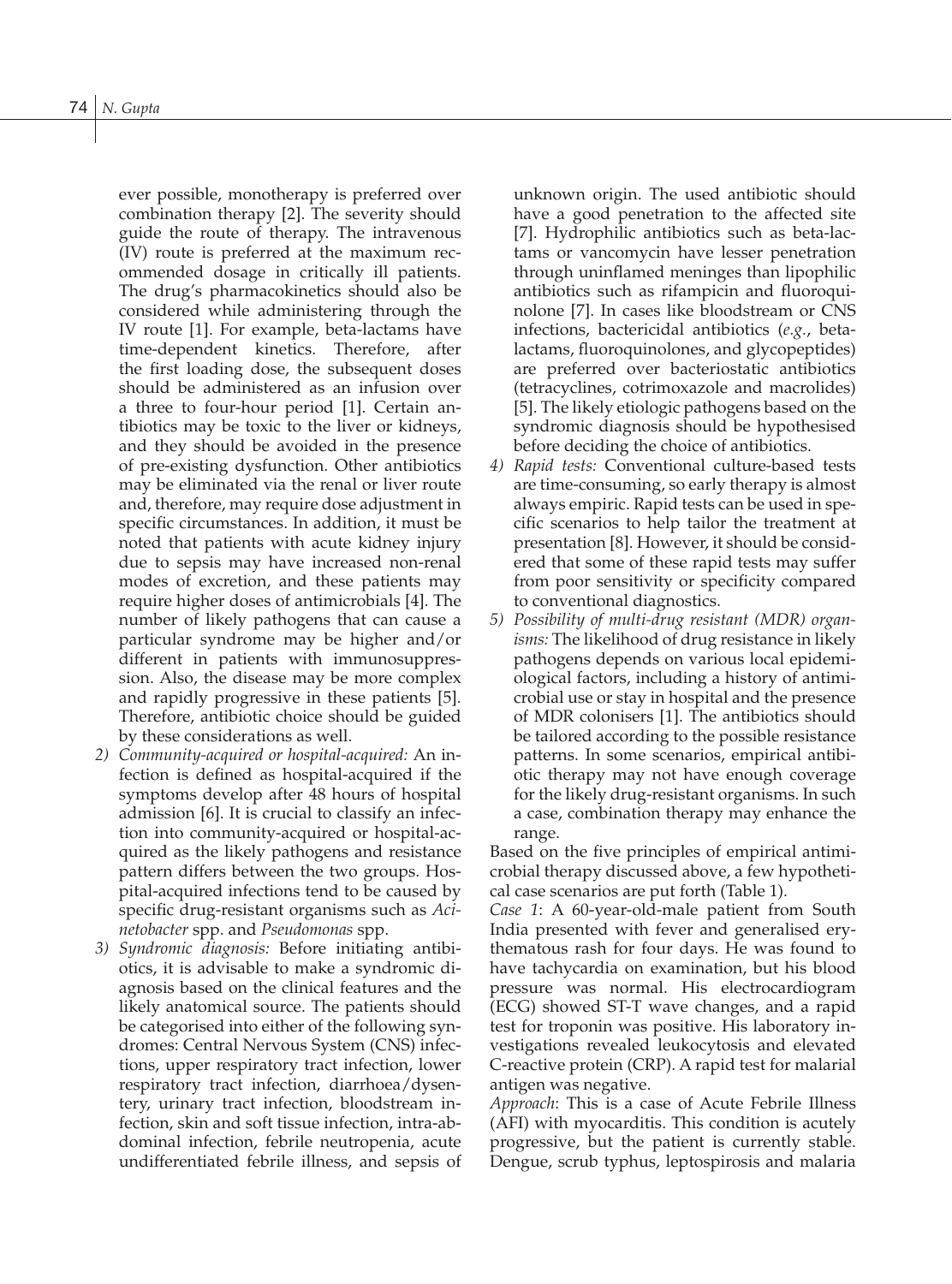are the possible differentials. Malaria and dengue are less likely because of the negative rapid test and high CRP/leukocytosis, respectively. Between scrub and leptospirosis, IV or oral doxycycline can be given since the patient is stable, covering both the etiological possibilities.

|                | Severity                             | Syndrome                          | Likely<br>pathogens                             | Rapid test                                                           | Local<br>antibiogram                                                                                                         | Empiric<br>choice                 | Id                           | Sn                                                     | Final<br>regimen                              | <b>DOT</b>                  |
|----------------|--------------------------------------|-----------------------------------|-------------------------------------------------|----------------------------------------------------------------------|------------------------------------------------------------------------------------------------------------------------------|-----------------------------------|------------------------------|--------------------------------------------------------|-----------------------------------------------|-----------------------------|
| $1\,$          | Acutely<br>progressive<br>but stable | AFI (Com)                         | Scrub<br>typhus,<br>leptospirosis               | Negative<br>for malaria                                              | No data                                                                                                                      | Doxy (IV/<br>oral)                | Scrub typhus                 |                                                        | Doxy<br>(oral)                                | 3 days                      |
| $\overline{2}$ | Acutely<br>progressive,<br>unstable  | Necrotising<br>fasciitis<br>(Com) | Strep,<br>Staph, Pa,<br>Enterobac-<br>teriaceae | Gram<br>stain of<br>exudate-<br>pus<br>cells, no<br>organism<br>seen | Staph-<br>Methicillin<br>45%R,<br>Enterobac-<br>teriaceae-<br>Ceftriaxone-<br>95%R,<br>$P/T - 49%R,$<br>carbapenems-<br>15%R | $Mero +$<br>Van/Teico<br>+ Clinda | <b>Strep</b><br>dysgalactiae | $S-Pn$                                                 | Ampi                                          | 5-6 days                    |
| $\overline{3}$ | Stable                               | Complicated<br>UTI (Com)          | Enterobac-<br>teriaceae                         | Leukocyte<br>esterase<br>suggests<br>pyuria                          | Enterobac-<br>teriaceae-<br>Ceftriaxone-<br>95%R,<br>$P/T - 22\%R$ ,<br>Mero-8%R                                             | P/T                               | E. coli                      | S-Nitrofurantoin,<br>cipro, Fosfo, P/T,<br>carbapenems |                                               | 5-7 days                    |
| $\overline{4}$ | Acutely<br>progressive<br>but stable | PVE (Com)                         | S.viridans,<br>Staph.,<br>E. faecalis           |                                                                      | Staph.-<br>Methicillin<br>45%R<br>E. faecalis-<br>Vancomycin<br>$5\%R$                                                       | Vanco +<br>genta +<br>rifampicin  | E. faecalis                  | S-Pn, HLAR,<br>V/T, linezolid                          | $Ctx +$<br>Ampi or<br>POET<br>trial<br>regime | 42 days                     |
| 5              | Acutely<br>progressive,<br>unstable  | VAP (Hos)                         | Aba, Pa,<br>Enterobac-<br>teriaceae             | Gram<br>stain-<br><b>GNB</b>                                         | Aba.- C/S-<br>$30\%R,$<br>carbapenems<br>$60\%$ <sub>R</sub> .<br>$Pa.-C/S$<br>$30\%R,$<br>Carbapenem<br>$25\%R$             | $C/S +$<br>poly                   | Aba                          | S-tige, poly                                           | Tige+<br>Poly                                 | 8 days                      |
| 6              | Acutely<br>progressive,<br>unstable  | Febrile<br>neutropenia<br>(Com)   | Enterobac-<br>teriaceae,<br>Pa, Staph           | Procalci-<br>tonin-<br>$>200$ ng/<br>ml                              | Enterobac-<br>teriaceae.-<br>carbapenems<br>10-20%R, Pa-<br>carbapenems<br>25%R, Staph-<br>Methicillin<br>35%R               | Mero +<br>poly +<br>van           | Enterobacter<br>spp.         | S-carbapenems,<br>cefepime, ctx                        | Cefepime                                      | Afebrile<br>for 72<br>hours |

**Table 1** - Case scenario and suggested recommendations for antimicrobial therapy.

Abbreviations: Id- Identified organisms, Sn-Sensitivity patterns, DOT-duration of therapy, S-Susceptible, Com- Community acquired, Hos- Hospital acquired, UTI-Urinary tract infection, PVE- prosthetic valve endocarditis, VAP- Ventilator associated pneumonia, *Strep- Streptococcus spp., Staph- Staphylococcus spp., Aba- Acinetobacter baumannii, Pa- Pseudomonas aeruginosa,* GNB- Gram negative bacilli, R-resistance, S- sensitive, doxydoxycycline (100 mg twice daily), Van- vancomycin (1g twice daily), teico- teicoplanin (400 mg twelfth hourly loading for three doses followed by once daily), genta- gentamicin (80 mg thrice daily), clinda (900 mg thrice daily), C/S- cefoperazone-sulbactam (3g thrice daily), P/T- piperacillintazobactam (4.5g thrice daily), poly- polymyxin B (15 lakh units loading followed by 7.5 lakh units twice daily), mero- meropenem (1g thrice daily), tige- tigecycline (200 mg loading followed by 100 mg twice daily), ampi- ampicillin (2g six times daily), ctx-ceftriaxone (2g once daily), cipro- ciprofloxacin, fosfo- fosfomycin., HLAR- high level aminoglycoside resistance.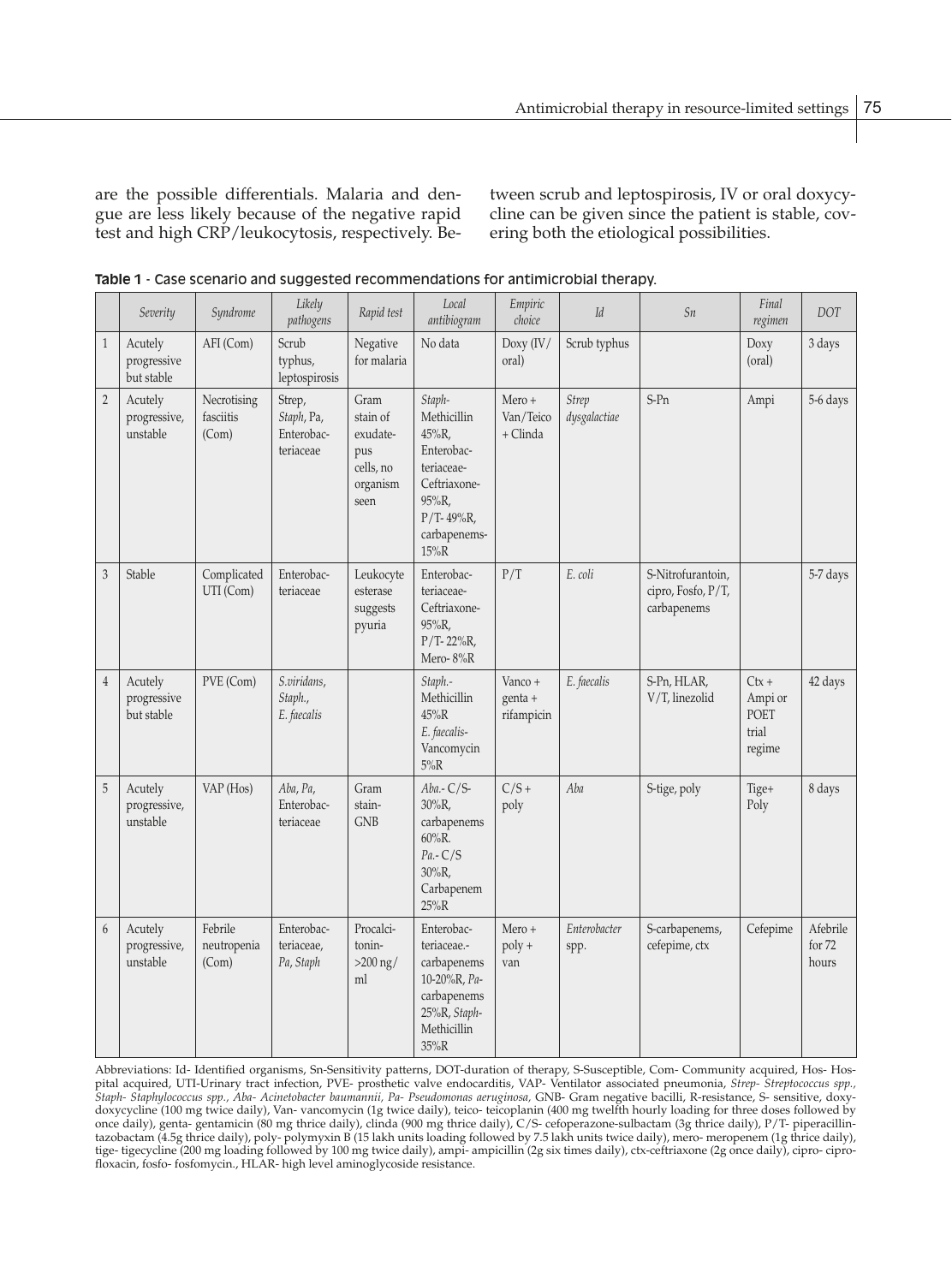*Case 2*: A 45-year-old diabetic male presented with severe pain, redness over his right arm and fever. No history of animal bite or exposure to water was noted. On examination, the patient has tachycardia, tachypnoea, and hypotension. The local examination shows crepitus, blackish skin discolouration and foul-smelling discharge. Aspirate sent for Gram stain shows pus cells but no organisms.

*Approach*: This is a patient with necrotising fasciitis in shock with a possibility of toxic shock syndrome. The possible organisms are *Streptococcus (*Group A, Group B, beta-haemolytic non-A non-B), *Staphylococcus* spp., *Pseudomonas* spp, and Enterobacteriaceae. Gram stains are helpful but may not always be positive. Because the patient is in shock, all possible pathogens should be covered in the empiric regimen. Carbapenem is given to cover Enterobacteriaceae, *Pseudomonas*  spp and anaerobes. It will also work on *Streptococcus* spp. and Methicillin Sensitive *Staphylococcus* spp. (MSS). Because hospital antibiograms show a possibility of Methicillin-Resistant *Staphylococcus* spp. (MRS) as well, vancomycin or teicoplanin is given. Clindamycin is added for its anti-toxin activity. Alternatively, linezolid can be used instead of vancomycin and clindamycin because it has both MRS and anti-toxin activity.

*Case 3*: A 34-year-old female presented with fever, chills and rigours, urinary frequency, and dysuria. On examination, the vital signs were stable, and the right renal angle was tender. The urine leukocyte esterase test was positive.

*Approach*: This is a case of complicated urinary tract infection (UTI) with possible pyelonephritis. The leukocyte esterase test is positive, suggesting pyuria. Enterobacteriaceae are the commonest organisms. The local antibiogram suggests that most urinary isolates are Extended-spectrum beta-lactamase (ESBL) and show resistance to 3rd generation cephalosporins (Table 2). Maximum sensitivity is noted for carbapenems followed by piperacillin-tazobactam. In a randomised clinical trial (MERINO trial) that compared piperacillintazobactam vs meropenem for ceftriaxone-resistant *E. coli* and *K. pneumoniae*, piperacillin-tazobactam was not found to be non-inferior to meropenem [9]. However, piperacillin-tazobactam can be considered an alternative in stable patients with bacteremia from urinary sources.

*Case 4*: 45-year-old-male, a known case of rheumatic heart disease with a prosthetic mitral valve, presents with a four-day history of fever and breathlessness. On examination, he has features of heart failure. A trans-thoracic echocardiogram shows 11-mm vegetation on the prosthetic valve. *Approach*: This is a case of prosthetic valve infective endocarditis (IE). In most cases, empiric therapy should be avoided, and one should wait for the culture and susceptibility testing. However, in this patient, considering the rapid progression, empiric therapy may be considered after sending blood cultures [10]. The possible organisms include *Streptococcus viridans, Staphylococcus* spp. and *Enterococcus* spp. Because the hospital anti-

|                        |              |              | Enterobacteriaceae |               | <b>CRPA</b><br>CRAB |              |                          |  |
|------------------------|--------------|--------------|--------------------|---------------|---------------------|--------------|--------------------------|--|
| Antimicrobials         | <b>ESBL</b>  | AmpC         |                    | Carbapenemase |                     | $Oxa-23/24$  | Porin loss, efflux pump  |  |
|                        |              |              | $OXA-48$           | <b>KPC</b>    | <b>NDM</b>          |              |                          |  |
| Ceftriaxone            | $\mathbb{R}$ | $\mathbb{R}$ | $\mathbb{R}$       | R             | $\mathbb{R}$        | $\mathbb{R}$ | $\mathbb{R}$             |  |
| Cefepime               | $\mathbb{R}$ | S            | $\mathbb{R}$       | R             | $\mathbb{R}$        | $\mathbb{R}$ | $\mathbb{R}$             |  |
| Carbapenems            | S            | S            | $\mathbb{R}$       | R             | $\mathbb{R}$        | $\mathbb{R}$ | $\mathbb{R}$             |  |
| Aztreonam              | $\mathbb{R}$ | $\mathbb{R}$ | $\mathbb{R}$       | $\mathbb{R}$  | S                   | $\mathbb{R}$ | $\mathbb{R}$             |  |
| Ceftazidime-avibactam  | S            | S            | S                  | S             | $\mathbb{R}$        | $\mathbb{R}$ | S                        |  |
| Tazobactam combination | S            | $\mathbb{R}$ | $\mathbb{R}$       | R             | $\mathbb{R}$        | $\mathbb{R}$ | Ceftolozane tazobactam S |  |
| Sulbactam combination  | S            | $\mathbb{R}$ | $\mathbb{R}$       | R             | $\mathbb{R}$        | S            | $\mathbb{R}$             |  |
| Cefiderocol            | S            | S            | S                  | S             | S                   | S            | $\mathcal{S}$            |  |

**Table 2** - Antimicrobials for treatment of multi-drug resistant gram-negative infections with most likely susceptibility patterns.

Abbreviations: S- Most strains sensitive, R- Most strains resistant, ESBL- Extended-spectrum beta-lactamase, AmpC-Ambler Class C beta-lactamase, KPC- *Klebsiella pneumoniae* carbapenemase, oxa- oxacillin carbapenemase, NDM-New Delhi Metallobetalactamase, CRAB- carbapenem-resistant *Acinetobacter baumannii*, CRPA- Carbapenem-resistant *Pseudomonas aeruginosa*.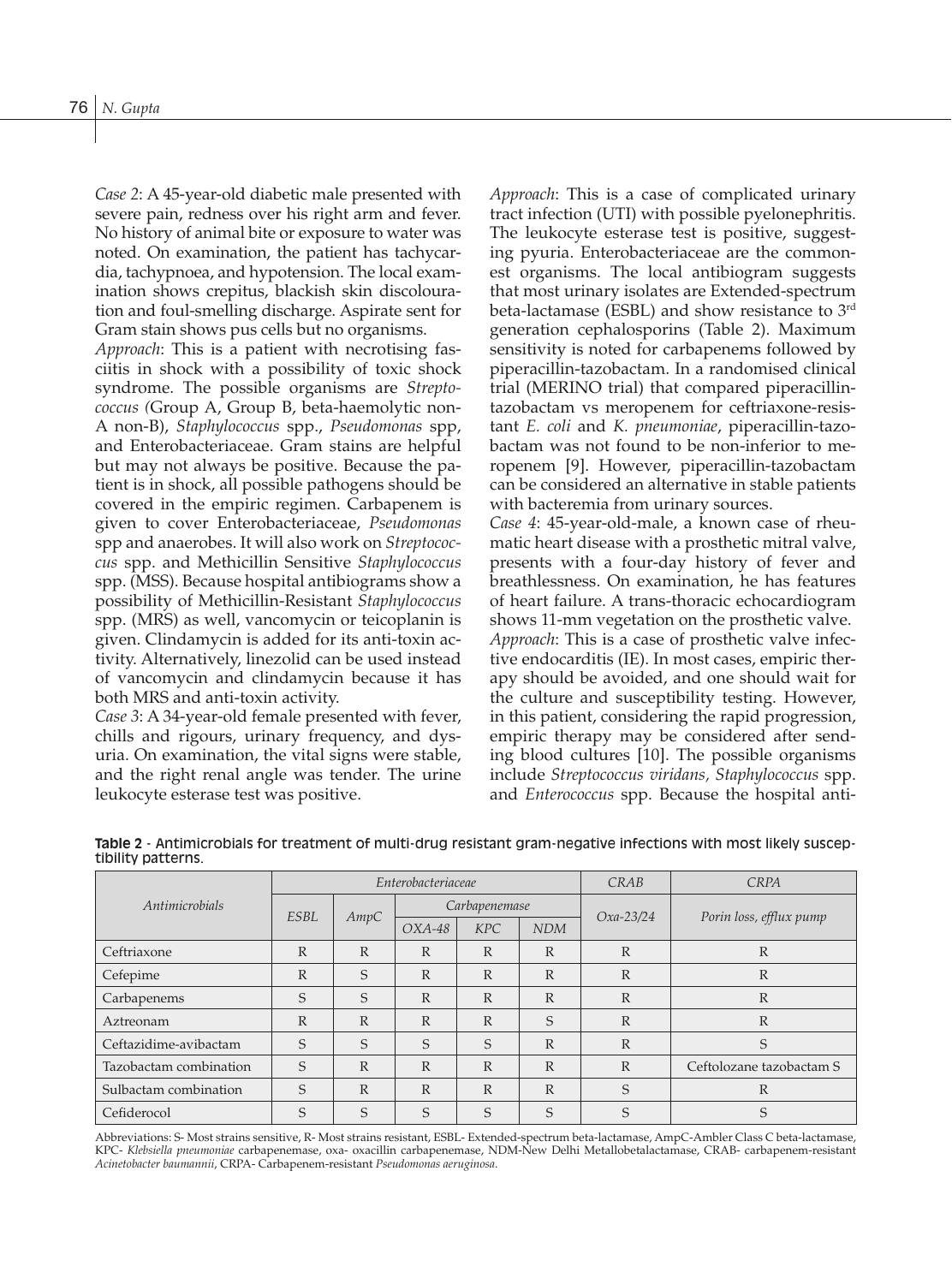biogram shows methicillin resistance in *Staphylococcus* spp., vancomycin should be given in an empiric regimen. Teicoplanin reaches only up to the periphery of the vegetation, so it is either avoided or given at a higher dosage. The data on linezolid is scarce. Gentamicin is added for synergistic activity and covers *Enterococcus* spp [10]. Rifampicin is given for its action on biofilms (10). *Case 5*: A 60-year-old-female patient presented with intestinal perforation. She could not be weaned off the ventilator after the surgery. Her oxygen requirement on the ventilator was slowly coming down. After four days into the ICU stay, she started to have a fever and increased oxygen requirement. Her secretions increased, and she required frequent suctioning. Routine counts showed neutrophilic leukocytosis, and X-ray showed new infiltrates. Gram stain of endotracheal aspirate showed Gram-negative bacilli.

*Approach*: The patient presents with ventilatorassociated pneumonia (VAP). The most common organisms include *Acinetobacter* spp, *Pseudomonas*  spp., and *Enterobacteriaceae*. *Staphylococcus aureus* is possible but unlikely to be present with this Gram stain findings. The hospital's antibiogram shows that *Acinetobacter* spp. is most sensitive to cefoperazone-sulbactam and polymyxins, while its sensitivity for carbapenems is inferior. For *Pseudomonas* spp, carbapenems, cefoperazone-sulbactam and polymyxins have good sensitivity. Infectious Disease Society of America (IDSA) guidelines recommend the addition of another antibiotic if the first choice of antibiotic does not cover 95% of the likely pathogens [11]. Also, it is suggested by most guidelines that both *Pseudomonas* and *Acinetobacter* species require empiric combination therapy. Therefore, in this patient combination of cefoperazonesulbactam and polymyxin can be used. Newer antibiotics such as cefiderocol can be used as well, as they are active against most MDR strains of *Acinetobacter* and *Pseudomonas* spp (Table 2). They are unaffected by many beta-lactamase enzymes, efflux pumps and porin mutations. However, their availability is limited in low resource settings. Ceftolozane-tazobactam works particularly well with *Pseudomonas* spp but not for *Acinetobacter* spp. *Case 6*: A 50-year old male patient was recently diagnosed with acute myeloid leukaemia. He received induction chemotherapy for seven days and consolidation chemotherapy for five days. Post-chemotherapy, the patient reported fever.

His vitals were as follows: blood pressure: 80/60, pulse rate: 120/min, respiratory rate: 20/min and oxygen saturation: 82% (room air). He has severe mucositis. His total leucocyte count was 500/µl (Neutrophil- 40%).

*Approach*: This is a case of febrile neutropenia with hypotension. Since most common organisms in such a case are Gram-negative enteric bacilli, carbapenems are preferred. However, considering the resistance to carbapenem is more than 10% in all the possible microbial etiologies of this case, and the patient's condition is unstable, a case may be made to add polymyxin to cover carbapenemase-producing Enterobacteriaceae. In addition, vancomycin is added to cover for MRSA as the patient is in shock and has severe mucositis. Vancomycin can also be added if there is a central venous catheter in situ.

### **n** TAILORING THE ANTIMICROBIAL THERAPY

The empiric regimen should be re-evaluated every 48-72 hours. This could be in the form of a prescriber-led intervention (antimicrobial timeout) or in the form of prospective audit and feedback where trained physicians (not involved in management) review antimicrobial orders and provide recommendations to prescribers.

- 1) *Clinical improvement with empiric therapy*: The patients should be closely monitored for signs of improvement such as defervescence of fever or improvement of shock or decrease in oxygen improvement. The antimicrobial therapy can be escalated in the absence of significant clinical improvement or deterioration.
- *2) Choosing the right bug-drug combination*: Once the microbiological diagnosis is confirmed, the targeted antimicrobial therapy should be initiated. It is essential to differentiate between infection and colonisation in such cases [2]. The decision should be based on the evolution of clinical status and microbiology results to guide the change from empiric to definite therapy.
- 3) *De-escalation*: The therapy should also be narrowed based on the susceptibility results [1]. Ideally, the narrowest spectrum antimicrobial should be used, as long as the antimicrobial is appropriate for the indication. Whenever possible, intravenous antibiotics should be converted to oral therapy, especially if the antimi-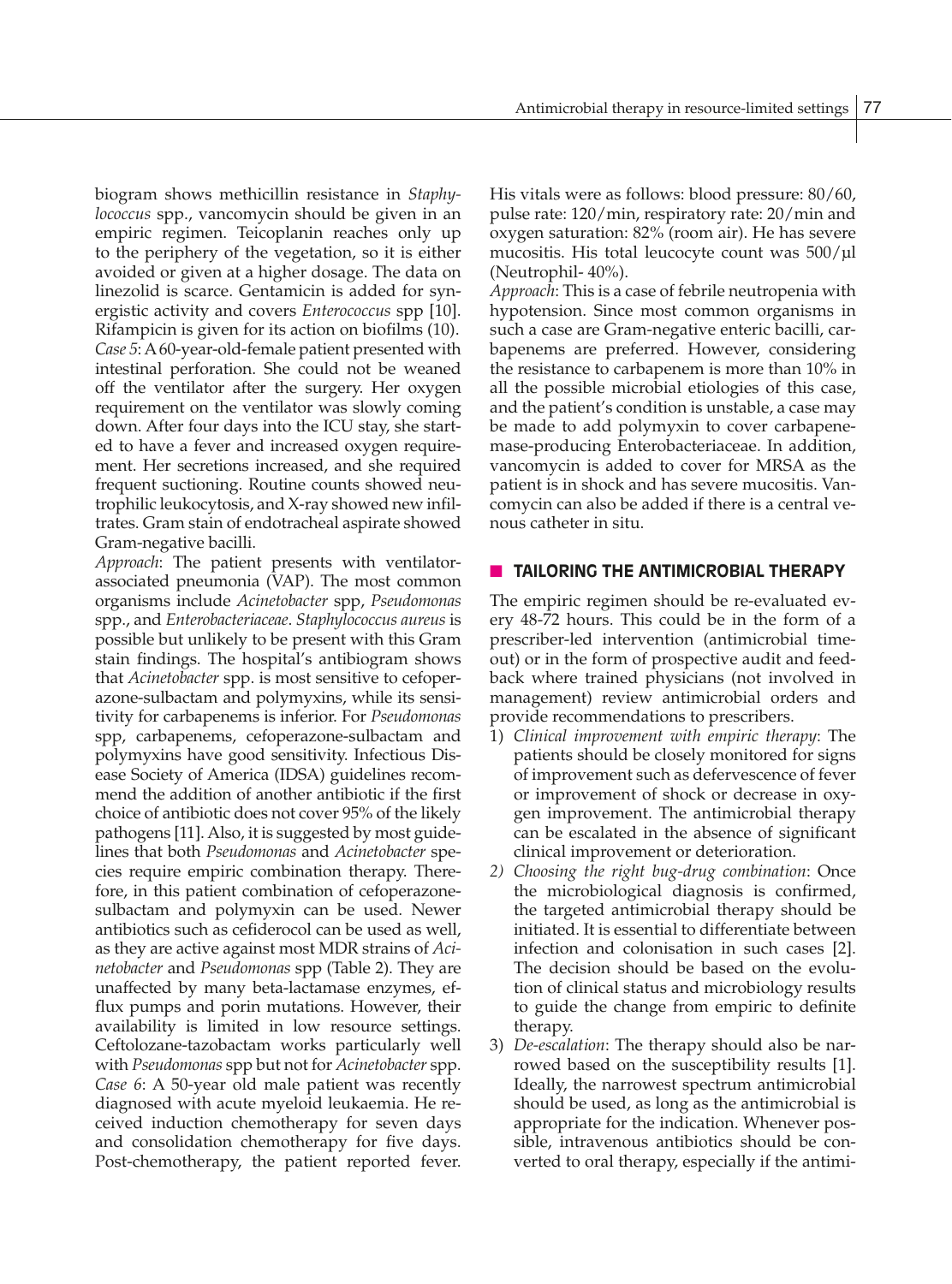crobial has high bioavailability (e.g. azithromycin, cotrimoxazole) [2].

- 4) *Consider side effects*: Antibiotics with a higher potential for certain side effects that can complicate clinical management should be avoided. Likewise, antimicrobials that can increase the risk of *C. difficile* (*e.g.,* fluoroquinolones, clindamycin etc.) should be avoided [2]. In tuberculosis endemic areas, the use of fluoroquinolones should be avoided as much as possible.
- 5) *Duration of therapy*: The shortest effective duration of therapy should be used based on the available evidence [12]. Clinical improvement and the use of biomarkers such as procalcitonin can guide de-escalation.

Based on the five key principles of tailoring antimicrobial therapy, the same six cases are discussed below after their microbiological reports are available (Table 1).

*Case 1 continued*: The patient became afebrile in 24 hours. The immunofluorescence assay for scrub typhus was found to be positive.

*Approach*: This is a case of scrub typhus as evidenced by the defervescence of fever and positive serology. If doxycycline was given in an IV route, it could be changed to oral. The total duration can be as low as three days [13].

*Case 2 continued*: The patient was improving on treatment. The culture was positive for *Streptococcus dysgalactiae*. In addition, it showed sensitivity to penicillin.

*Approach*: All three antibiotics can be stopped, and he can be shifted on intravenous penicillin or ampicillin. Carbapenems are not required anymore as no Gram-negative or anaerobic organisms were present. Although it has activity on the isolated organism, the narrowest antibiotic should be chosen instead. Based on recent evidence, clindamycin is not recommended for non-A, non-B betahemolytic streptococcus [14]. In the absence of MRSA growth, vancomycin can be discontinued as well. The duration of therapy can be as low as 5-6 days [12].

*Case 3 continued*: The patient was improving on treatment. Urine culture grew *Escherichia coli* resistant to ceftriaxone but sensitive to nitrofurantoin, ciprofloxacin, fosfomycin, piperacillin-tazobactam, meropenem and imipenem.

*Approach*: Although it is sensitive to both piperacillin-tazobactam and meropenem, ideally, the patients should be de-escalated to oral antibiotics. Oral ciprofloxacin has good oral bioavailability and can be used for ESBL organisms. However, because of its propensity to cause CDI and increased resistance in TB, some clinicians prefer to avoid it. Although IDSA guidelines suggest avoiding nitrofurantoin and fosfomycin in upper UTI, a recent non-inferiority RCT suggests that fosfomycin was non-inferior to ciprofloxacin for de-escalation in febrile UTI (15). The duration of therapy can be as low as 5-7 days [12].

*Case 4 continued*: The patient underwent surgery and became afebrile on antibiotics. His breathlessness improved. Three sets of blood cultures grew *Enterococcus faecalis* sensitive to penicillin, but high-level aminoglycoside resistance (HLAR) was detected.

*Approach*: Rifampicin need not be given in patients with prosthetic IE due to *E. faecalis*. Because the isolate is susceptible to penicillin, vancomycin is not required in this case, and it can be de-escalated. In the presence of HLAR, gentamicin cannot be used. Ampicillin plus ceftriaxone would be a suitable option [16]. In the landmark trial on partial IV vs oral therapy for patients with left-sided IE (POET trial), oral therapy after initial IV therapy was non-inferior to prolonged IV therapy (17). In this trial, combination therapy was used for *E. faecalis* from the following four options: amoxicillin, linezolid, moxifloxacin and rifampicin. Based on the results of this trial, oral combination therapy is an acceptable option here as well. A six-week duration of antimicrobial is recommended [10].

*Case 5 continued*: The patient worsened on empiric therapy. Culture results showed *Acinetobacter* spp. that was sensitive to only polymyxin, tigecycline and minocycline.

Approach: Because cefoperazone-sulbactam is resistant, tigecycline or minocycline should be added to polymyxins. Alternatively, high dose ampicillin-sulbactam can be used instead of polymyxin, even if the isolate is resistant (Table 2). Tigecycline dose should be higher in patients with VAP (IV 200 mg loading followed by 100 mg IV q12th hourly). It is recommended to give combination antibiotic therapy for VAP caused by *Acinetobacter* spp. There is no single agent with sufficient activity [18]. The maximum duration of therapy in VAP is eight days or lesser [12, 19].

*Case 6*: The culture grew *Enterobacter cloacae* sen-